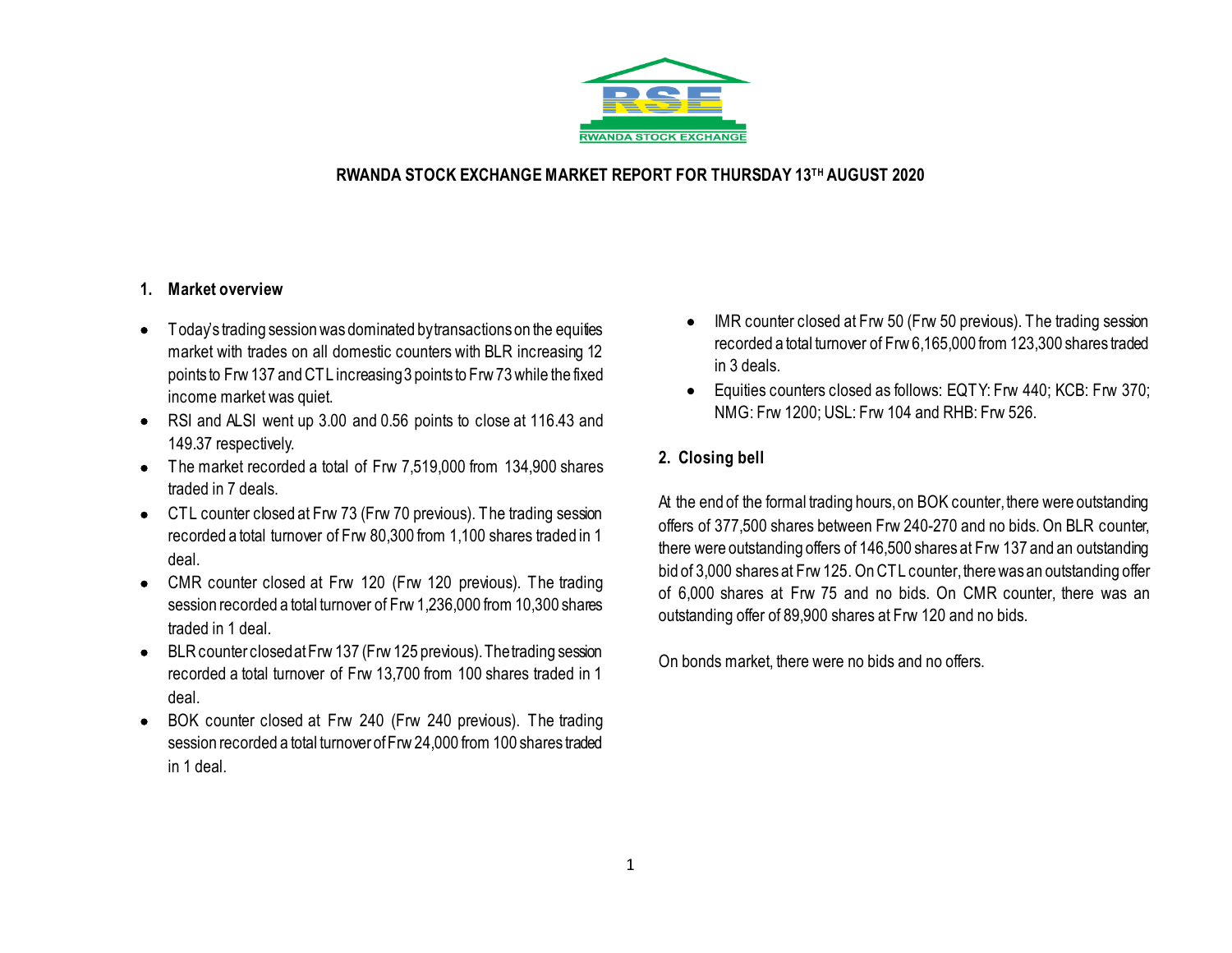#### **3. Equities Market on 13/08/2020**

| <b>ISIN-CODE</b>    | <b>Stock</b> | <b>High</b> | Past 12<br>months<br>Low | <b>High</b> | <b>Today's session</b><br>Low | <b>Closing</b>  | Prev. | Change   | <b>Volume</b> | <b>Value</b> |
|---------------------|--------------|-------------|--------------------------|-------------|-------------------------------|-----------------|-------|----------|---------------|--------------|
| RW000A1JCYA5        | <b>BOK</b>   | 275         | 240                      | 240         | 240                           | 240             | 240   | $+0.00$  | 100           | 24,000       |
| RW000A1H63N6        | <b>BLR</b>   | 145         | 125                      | 137         | 137                           | 137             | 125   | $+12.00$ | 100           | 13,700       |
| KE0000000380        | <b>NMG</b>   | 1,200       | 1,200                    | 0.00        | 0.00                          | 1,200           | 1,200 | 0.00     | 0.00          | 0.00         |
| KE0000000315        | <b>KCB</b>   | 370         | 370                      | 0.00        | 0.00                          | 370             | 370   | 0.00     | 0.00          | 0.00         |
| KE0000000489        | <b>USL</b>   | 104         | 104                      | 0.00        | 0.00                          | 104             | 104   | 0.00     | 0.00          | 0.00         |
| KE0000000554        | <b>EQTY</b>  | 445         | 350                      | 0.00        | 0.00                          | 440             | 440   | 0.00     | 0.00          | 0.00         |
| <b>RW000A14UYP4</b> | <b>CTL</b>   | 80          | 57                       | 73          | 73                            | $\overline{73}$ | 70    | $+3.00$  | 1,100         | 80,300       |
| RW000A2DN989        | <b>IMR</b>   | 90          | 50                       | 50          | 50                            | 50              | 50    | $+0.00$  | 123,300       | 6,165,000    |
| ZAE000244737        | <b>RHB</b>   | 0.00        | 0.00                     | 0.00        | 0.00                          | 526             | 526   | 0.00     | 0.00          | 0.00         |
| RW000A2QAPH5        | <b>CMR</b>   | 0.00        | 0.00                     | 120         | 120                           | 120             | 120   | $+0.00$  | 10,300        | 1,236,000    |

| <b>Market Status</b> |           |
|----------------------|-----------|
| 08h50-08h59          | Pre- Open |
| 09h00-12h00          | Open      |
| 12h00-08h50          | Close     |

| <b>INDICES</b>                      | <b>Previous</b> | <b>Today</b> | <b>Points</b> | <b>Change</b><br>% |
|-------------------------------------|-----------------|--------------|---------------|--------------------|
| <b>RSI</b>                          | 113.43          | 116.43       | $+3.00$       | $+2.65$            |
| <b>ALSI</b>                         | 148.81          | 149.37       | $+0.56$       | $+0.38$            |
| <b>OTHER TRADING</b><br><b>STAT</b> |                 |              |               |                    |
| <b>Shares traded</b>                | 2,900           | 134,900      | 132,000       | 4,551.72           |
| <b>Equity Turnover</b>              | 203,000         | 7,519,000    | 7,316,000     | 3,603.94           |
| Number of deals                     | 1.00            | 7.00         | 6.00          | 600                |

| Exchange rate against Frw as at 13/08/2020 |        |        |         |  |  |  |  |  |
|--------------------------------------------|--------|--------|---------|--|--|--|--|--|
| <b>Currency</b>                            | Sell   | Buy    | Average |  |  |  |  |  |
|                                            |        |        |         |  |  |  |  |  |
| <b>USD</b>                                 | 955.90 | 937.16 | 946.53  |  |  |  |  |  |
| <b>KES</b>                                 | 8.82   | 8.64   | 8.73    |  |  |  |  |  |
| <b>UGS</b>                                 | 0.26   | 0.25   | 0.25    |  |  |  |  |  |
| <b>TZS</b>                                 | 0.41   | 0.40   | 0.40    |  |  |  |  |  |
| <b>ZAR</b>                                 | 54.72  | 53.64  | 54.18   |  |  |  |  |  |
| <b>Market Capitalization (Frw)</b>         |        |        |         |  |  |  |  |  |
| 3,478,320,745,756                          |        |        |         |  |  |  |  |  |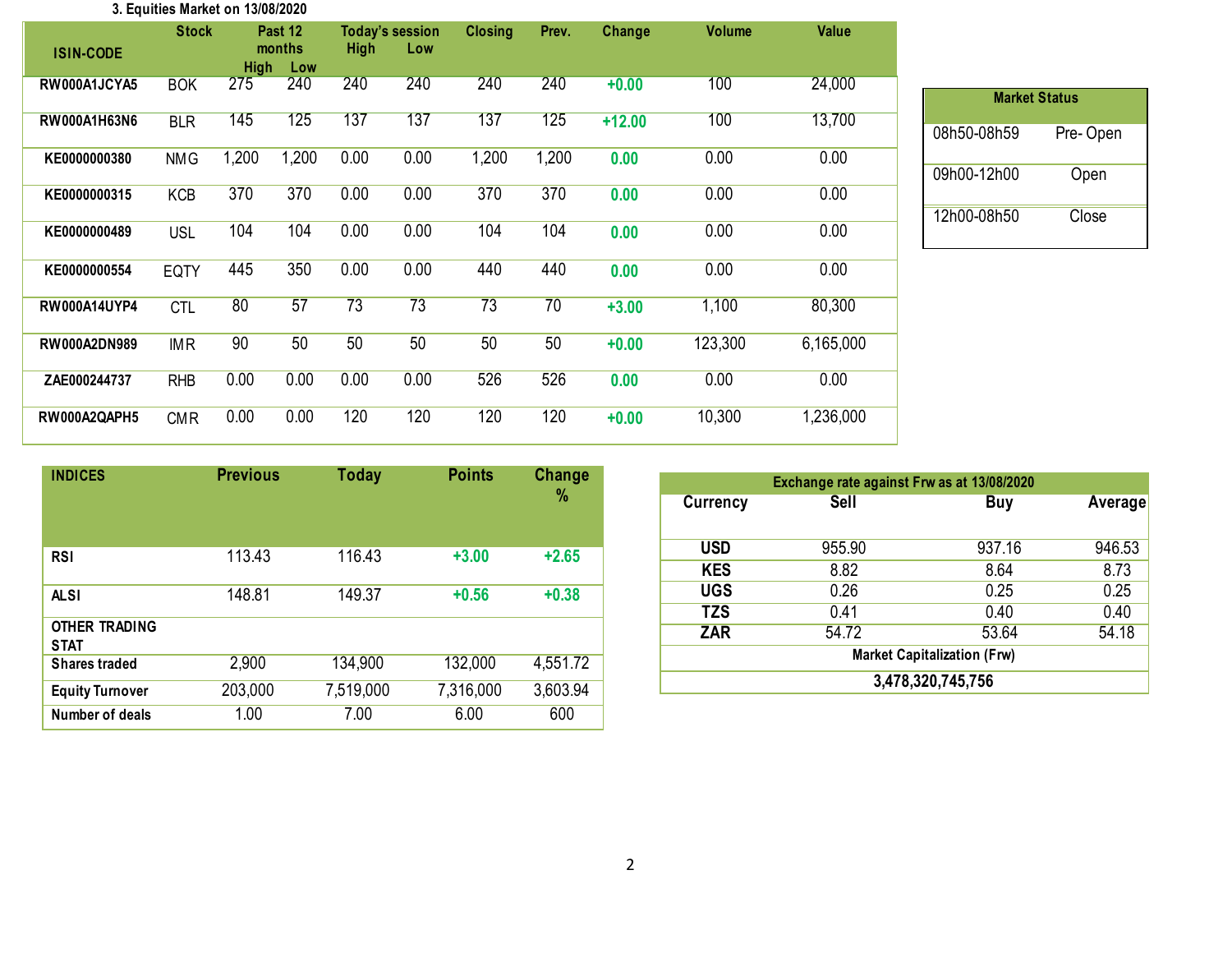

### **5. Bond market on 13/08/2020**

### A**.** Government bonds

| <b>ISIN-CODE</b>    | <b>Status</b> | <b>Security</b> | <b>Maturity</b> | Coupon rate | Close.<br>Price | Prev.<br><b>Price</b> | <b>Bids</b> | <b>Offers</b> | <b>Bond traded</b> |
|---------------------|---------------|-----------------|-----------------|-------------|-----------------|-----------------------|-------------|---------------|--------------------|
| RW000A1ZTAM0        |               | FXD4/2014/7yrs  | 19/11/2021      | 12.475%     | 107             | 101.5                 | 0.00        | 0.00          | 0.00               |
| <b>RW000A1Z2RJ7</b> |               | FXD2/2015/10yrs | 25/05/2025      | 12.925%     | 104             | 101.72                | 0.00        | 0.00          | 0.00               |
| RW000A1Z5Z93        |               | FXD3/2015/5yrs  | 21/08/2020      | 11.950%     | 103             | 104.57                | 0.00        | 0.00          | 0.00               |
| <b>RW000A187NK1</b> |               | FDX1/2016/5yrs  | 19/02/2021      | 12.00%      | 103.4           | 103.32                | 0.00        | 0.00          | 0.00               |
| RW000A182K48        |               | FXD2/2016/15Yrs | 09/05/2031      | 13.5%       | 102             | 105.5                 | 0.00        | 0.00          | 0.00               |
| RW000A185V91        |               | FXD 3/2016/5Yrs | 20/08/2021      | 12.25%      | 104             | 103                   | 0.00        | 0.00          | 0.00               |
| <b>RW000A19D0U5</b> |               | FXD1/2017/5Yrs  | 18/02/2022      | 12.375%     | 104.4           | 106.7                 | 0.00        | 0.00          | 0.00               |
| RW000A19JG53        |               | FXD2/2017/7Yrs  | 17/05/2024      | 12.675%     | 103.3           | 104                   | 0.00        | 0.00          | 0.00               |
| <b>RW000A19NL84</b> |               | FXD3/2017/5Yrs  | 19/08/2022      | 12.200%     | 103.4           | 104.3                 | 0.00        | 0.00          | 0.00               |
| RW000A19S1Q4        | Re-opened     | FXD4/2017/7Yrs  | 15/11/2024      | 12.40%      | 103             | 105.9                 | 0.00        | 0.00          | 0.00               |
| RW000A19W8Z4        |               | FXD1/2018/5Yrs  | 17/02/2023      | 11.80%      | 103.9           | 105.28                | 0.00        | 0.00          | 0.00               |
| <b>RW000A19HS6</b>  | Re-opened     | FXD2/2018/10Yrs | 12/05/2028      | 12.50%      | 106.16          | 106                   | 0.00        | 0.00          | 0.00               |
| RW000A194997        | Re-opened     | FXD3/2018/15Yrs | 05/08/2033      | 12.9%       | 104.9           | 105                   | 0.00        | 0.00          | 0.00               |
| <b>RW000A2RUZ00</b> |               | FXD4/2018/3Yrs  | 19/11/2021      | 11.150%     | 106             | 104.9                 | 0.00        | 0.00          | 0.00               |
| RW000A2RYEG9        | Re-opened     | FXD1/2019/7Yrs  | 13/02/2026      | 11.850%     | 105.6           | 104.72                | 0.00        | 0.00          | 0.00               |
| RW000A2R26W1        | Re-opened     | FXD2/2019/5Yrs  | 17/05/2024      | 11.300%     | 103             | 100                   | 0.00        | 0.00          | 0.00               |
| RW000A2R64M3        | Re-opened     | FXD3/2019/20Yrs | 29/07/2039      | 13.250%     | 106.7           | 104.8                 | 0.00        | 0.00          | 0.00               |
| <b>RW000A2SA2Y9</b> | Re-opened     | FXD4/2019/3Yrs  | 18/11/2022      | 10.950%     | 103.37          | 103.84                | 0.00        | 0.00          | 0.00               |
| <b>RW000A2SA2Z6</b> | Re-opened     | FXD5/2019/7Yrs  | 13/11/2026      | 11.550%     | 104.7           | 103.4462              | 0.00        | 0.00          | 0.00               |